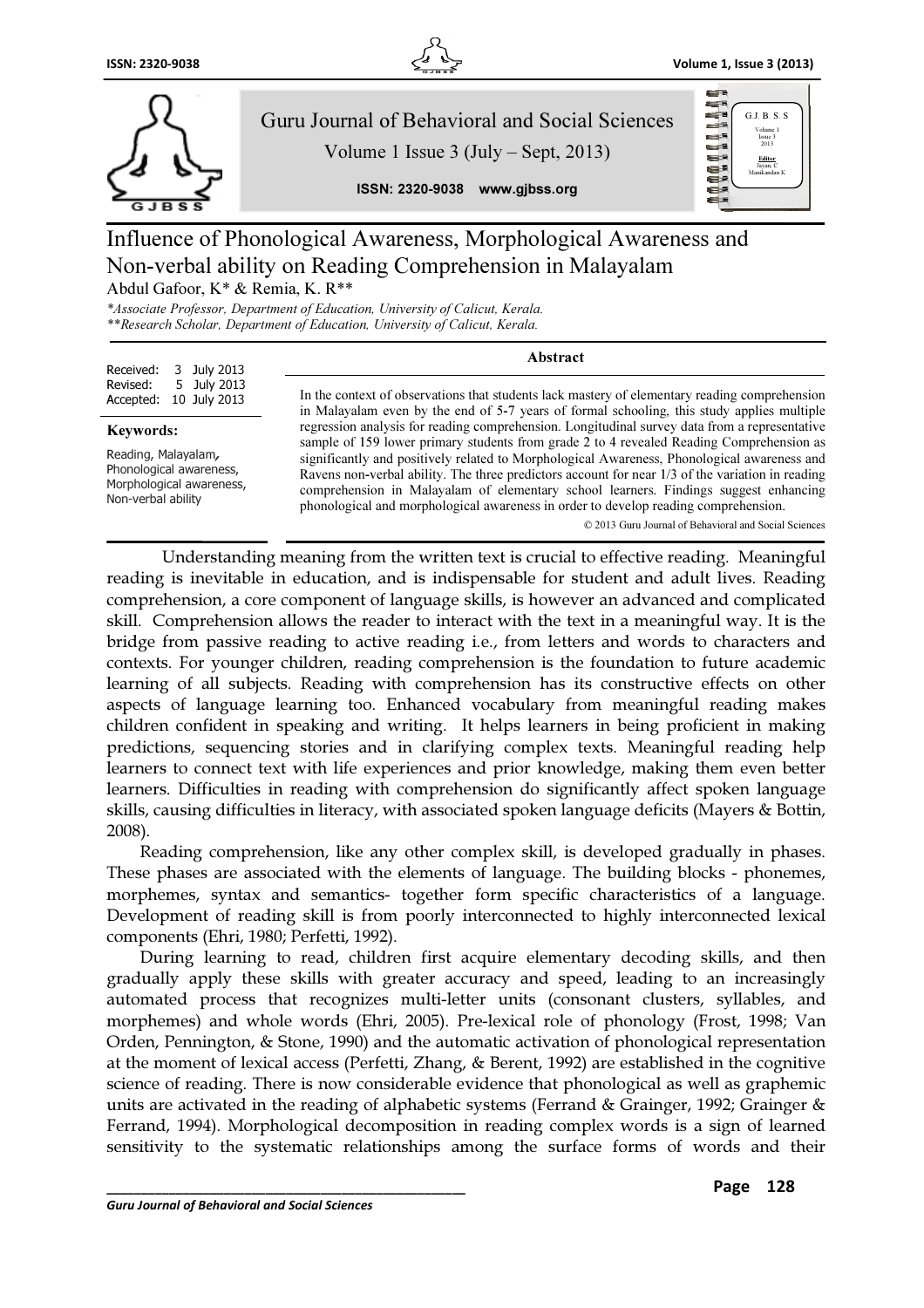meanings. Thus, phonological awareness and morphological awareness are likely to join in influencing the level of language abilities including complex ones like reading comprehension. Need of the study

\_\_\_\_\_\_\_\_\_\_\_\_\_\_\_\_\_\_\_\_\_\_\_\_\_\_\_\_\_\_\_\_\_\_\_\_\_\_\_\_\_\_\_\_\_\_\_\_\_\_\_\_\_\_\_\_\_\_\_\_\_\_\_\_\_\_\_\_\_\_\_\_\_\_\_\_\_\_\_\_\_\_\_\_\_\_\_\_\_\_\_\_\_\_\_\_\_\_\_\_\_\_\_

A sizeable proportion of students have a low level reading comprehension. Based on the observation that nearly half the pupils in upper primary school have difficulty in interpolating or extrapolating a simple passage, a study from Kerala (Gafoor & Kaleeludeen, 2008) has concluded that students at this stage of schooling lack mastery of elementary reading comprehension in Malayalam. A more detailed analysis (Gafoor, 2011) revealed that the elementary reading comprehension is not up to the level expected of Grade 3 students among around half the students in Grade 5, though it slightly improves in the next two grades. Comparing this observation with previous ones, the study revealed that comprehension and deriving conclusions, which are especially being focused in the present primary school curriculum with its leanings towards constructivist, critical pedagogy and issue-based approaches, have not enhanced after the educational reforms in Kerala during the first decade of 21st century. Hence, further progress in elementary education, among other things, calls for greater reliance on scientific evidence to guide educational policies for assessment and instruction on factors that contribute to early reading development.

Four focal variables involved in reading development are phonological awareness, naming speed, orthographic knowledge, and morphological awareness (Roman, Kirby, Parrila, Wade-Woolley, & Deacon, 2009). Morphological awareness between grade 3 and 5 affected reading comprehension (Kirby, Geier, & Deacon, 2009) and hence is associated with reading abilities in later elementary school. A quick review of literature demonstrated that studies on morphological and phonological awareness and their impact on language outcomes in preprimary and elementary grades are numerous in languages like English (Griva & Anastasiou, 2009), Chinese (Perfetti, et al. 1992), Arabic (Abu-Rabia & Abu-Rahmoun,2012 ), and the same is not rare in French (Deacon & Wade-Wolley, 2005), Spanish (Dickinson, McCabe, Clark-Chiarelli, & Wolf, 2004), Korean, Iranian (Ghaemi, 2009), Finnish (Puolakanaho, 2007) and Japanese. However, studies on these variables in Indian languages, including Malayalam was hard to find.

#### Relevance of phonological and morphological awareness and non-verbal ability for reading

Phoneme is the smallest distinctive unit of sound system of a language. Phonology, the study of sound system of languages, is concerned with how sounds function in relation to each other in a language. Each language has its own phonological system. For instance, English Received Pronunciation has 44 distinctive sounds while standard Malayalam has a system of 52 (Syamala, 1996). Phonological awareness refers to the awareness of phonological structure or sound structure of spoken words in a given language.

In order to read the words in print, children must understand that speech is comprised of sound segments at the level of phonemes (Blachman, 1994; Liberman, Shankweiler, & Liberman, 1989; Yopp & Yopp, 2000). Studies demonstrate strong and specific relationship between phonological awareness and early acquisition of reading (Adams, 1990; Bradley & Bryant, 1983; Bryant, MacLean & Bradley, 1990; Goswami & Bryant, 1990; Stanovich, 1992; Wagner & Torgesen, 1987). Phonological awareness promotes children's understanding of the relationship between speech and alphabetic orthography.

 Children who have better abilities in analyzing and manipulating rhymes, syllables, and phonemes are better at learning to read than children who have difficulties in acquiring these skills. The relationship between phonological awareness and early reading acquisition is present even after such factors as intelligence, vocabulary skills, and listening comprehension are partialled out (Bryant, MacLean, Bradley & Crossland, 1990; Stanovich, 1992; Wagner & Torgesen, 1987). Phonological awareness has a unique relation with word reading (Lonigan, Anthony, Philips, Purpura, Wilson, & McQueen, 2009). Further, phonological awareness enables children to produce possible words in context from the partially sounded out words by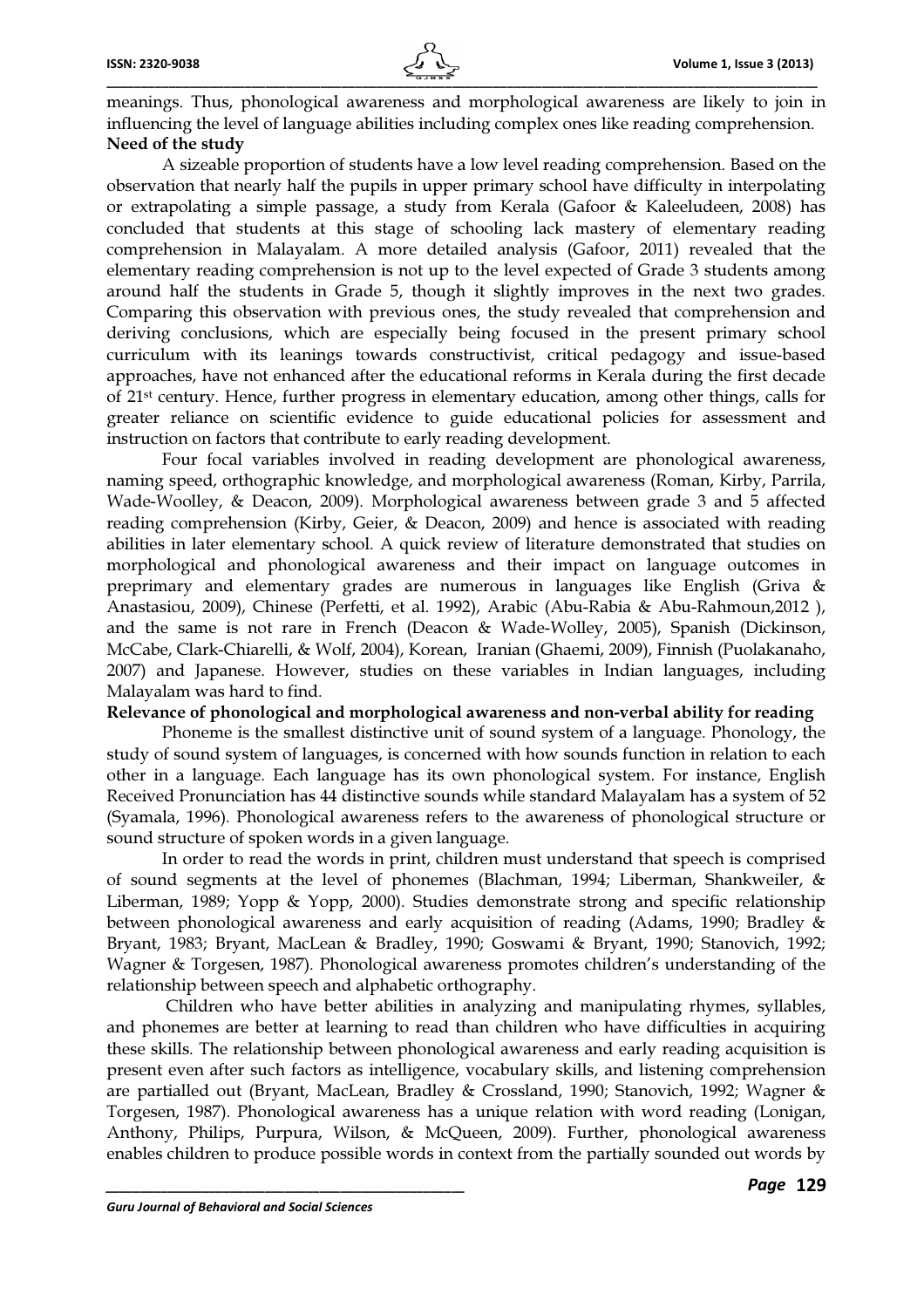

elaborating similar phonemes in words. Indeed, children who are quick to develop the ability to analyze and to construct a connection between sound segments and letters almost invariably become better readers than children who have difficulties in developing these early skills (Share & Stanovich, 1995). A substantial positive correlation was found between the early phonological awareness and reading acquisition in kindergarten children in Hebrew. Phonological awareness had significant association with hearing children (Kyle & Harris 2006). Recent researches evidence not only that reading skills and phonological awareness are associated (Gray & McCutchen, 2006) but also that difficulties in phonological processing directly disturb the semantic process involved in comprehension. For instance, children with literacy disabilities presented deficits in phonological processing and language (Barbosa, Miranda, Santos, & Bueno, 2009).

Morphemes are the minimum meaningful units of a language. Study of structure of words, of how morphemes are put together or organized to form words, is called morphology or morphemics. Identification, analysis and description of the structure of morphemes are the tasks of morphology. Morphological awareness, a higher order cognitive ability, involves being conscious of and the ability to manipulate the morphological units. It involves the ability to identify root words and their inflected or derived forms. It is the ability to segment words into meaningful units and to manipulate morphemes to create new meanings, that is, to understand the structure of a word, its meaning, and the different combinations of its morphemes. Thus, morphological awareness refers to a conscious awareness of word structure and semantic– functional meanings while taking into consideration the root, structure, base form, and suffixes representing inflectional and derivational processes (Kieffer & Lesaux, 2008).

Stothard, Snowling, Bishop, Chipchase, and Kaplan (1998) provided further evidence linking spoken language issues with reading outcome. In a follow-up study of adolescents who were identified with specific language impairment (SLI) in preschool, Stothard and colleagues discovered that, when tested at age 15, those participants who had early diagnosis of SLI presented with later difficulties in word reading accuracy, reading comprehension and spelling. Moreover, intervention studies revealed that morphological awareness training has a positive effect on language processing in speech and reading (Elbro & Arnbak, 1996), including nonspecific beneficial effects on word reading (Ghaemi, 2009).

It is clear that morphology plays a role in reading acquisition. Morphological awareness is in fact related to children's reading comprehension (Carlisle, 1995; 2000; Singson, Mahony & Mann, 2000; Kuo & Anderson, 2006; Nagy et al., 2006), especially in elementary grades (Carlisle & Fleming, 2003). Young readers are sensitive to the morphemic structure of written words (Casalis, Dusautoir, & Cole, 2009). And, normal readers' morphological awareness is crucial in predicting reading their comprehension (Siegel, 2008); and morphological awareness actually contributes to reading comprehension (Casalis & Louis-Alexandre, 2000; Kuo & Anderson, 2006; Nagy et al., 2006). This contribution increases with age as children are exposed to increasingly higher-level texts comprising unfamiliar everyday words (Kuo & Anderson, 2006). The importance of morphological knowledge for reading increases over the school years, side by side with children's growth in literate lexicon (Carlisle, 2000; Shankweiler et al., 1995; Singson et al., 2000). Indeed, morphological awareness in kindergarten was found to predict reading comprehension in the first three years of elementary school (Carlisle, 1995; Casalis & Louis-Alexandre, 2000). Morphological awareness contributed significantly to the explained variance in reading comprehension in both English and Chinese for second, fourth, and sixth graders (Kuo & Anderson, 2006). The contribution of morphological awareness to reading comprehension was higher for fifth graders than for third graders (Signson, Mahony, & Mann, 2000). Reading comprehension may be a matter of general language understanding and not a unique feature of reading (Rayner, Foorman, Perfetti, Pesetsky, & Seidenberg, 2001). However, this applies more for adult and more fluent readers, than for those who learn to read.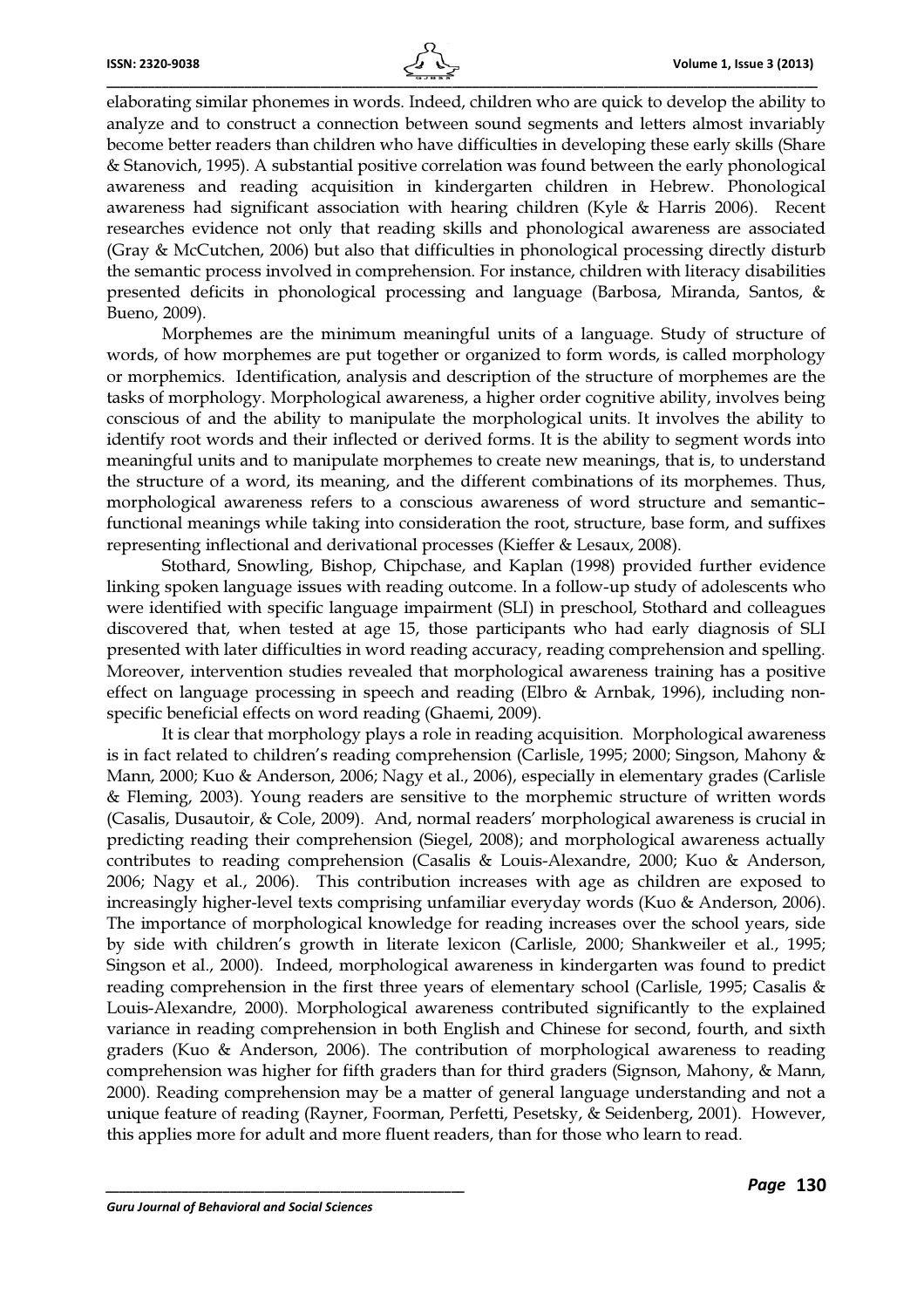While there can be relation between phonological and morphological awareness among learners, studies demonstrated that morphological awareness contributes to reading comprehension independently of phonological abilities (Deacon & Kirby, 2004; Nagy et al., 2006; Singson et al., 2000) and even beyond the contribution of phonological awareness (Casalis & Louis-Alexandre, 2000; Deacon & Kirby, 2004; Singson et al., 2000). Morphological awareness in normally reading fourth through ninth graders contributed a unique explanation of the variance in reading comprehension, beyond phonological abilities (Nagy et al., 2006).

\_\_\_\_\_\_\_\_\_\_\_\_\_\_\_\_\_\_\_\_\_\_\_\_\_\_\_\_\_\_\_\_\_\_\_\_\_\_\_\_\_\_\_\_\_\_\_\_\_\_\_\_\_\_\_\_\_\_\_\_\_\_\_\_\_\_\_\_\_\_\_\_\_\_\_\_\_\_\_\_\_\_\_\_\_\_\_\_\_\_\_\_\_\_\_\_\_\_\_\_\_\_\_

Morphological awareness develops throughout children's time in school (Nagy, Diakidoy, & Anderson, 1993). Children at the age of three could create compound words to indicate meaning (Clark, 1995). Preschool children were able to begin to identify morphemes, including both inflections and derivations (Carlisle, 2003). In addition, third graders' knowledge of derived words increases sharply (Anglin, Miller, & Wakefield, 1993). Nagy et al. (1993) also suggested that as the morphological complexity of text continues to increase, different aspects of morphological awareness would grow through high school. As a result, it might be expected that the predictive role of morphological awareness in reading comprehension would also increase with age (Nagy et al., 2006). Morphological awareness affected reading comprehension directly. It is explained that morphological or syntactic awareness leads to increased breadth and depth of word knowledge, which in turn affects reading comprehension (Guo, Ying, Roehrig, Alysia, & Williams, 2011).

Intelligence is the best-documented predictor of achievement of literacy and other academic outcomes (Gottfredson, 1997; Hartigan & Wigdor, 1989). At the age of 10, intelligence explained an additional proportion of the variance in literacy skills (Alloway & Alloway, 2010). Though IQ plays important role in predicting reading comprehension (Tiu, Thompson, & Lewis, 2003), there are few studies on the relation of reading comprehension and intelligence. While verbal IQ predicted reading comprehension (Berninger, Abbott, Vermeuleu, & Fulton, 2006), nonverbal IQ is related to reading outcomes in children with language impairment (Catts, Fey, Tomblin & Zhang, 2002); in fact, nonverbal intelligence at kindergarten was the third strongest predictor of reading comprehension at second grade and the second strongest predictor of reading comprehension at fourth grade. While few studies connect reading comprehension and intelligence, at least one study, explored the influence of morphological skills on reading comprehension by controlling Ravens progressive intelligence (Mahfoudhi, Elbeheri, Al-Rashidi, & Everatt, 2010).

#### Method

 This study investigates reading comprehension using phonological awareness, morphological awareness and non-verbal ability as the predictor variables. Longitudinal survey design is used in data collection (group and individual tests), as measure of reading comprehension was delayed for two years after the measures of predictor variables in grade 2.

### Participants

 Sample used for this study constitute lower primary students in Grade 2 to 4 from 11 Lower Primary Schools of Thrissur district in Kerala (N=159). The sample was representative of the population on sex ratio and type of school management.

#### Instruments

1. Test of Phonological Awareness: This individually administered test designed for Lower Primary students has three subtests, viz., picture-sound recognition, rhyme recognition and rhyme production. Picture-sound recognition test constitutes 45 colour pictures of objects familiar to children whose names correspond to 47 phonemes identified from syllabus for grade 1. Oral instruction was given to the students during administration. When the test administrator presents four pictures at a time and pronounces a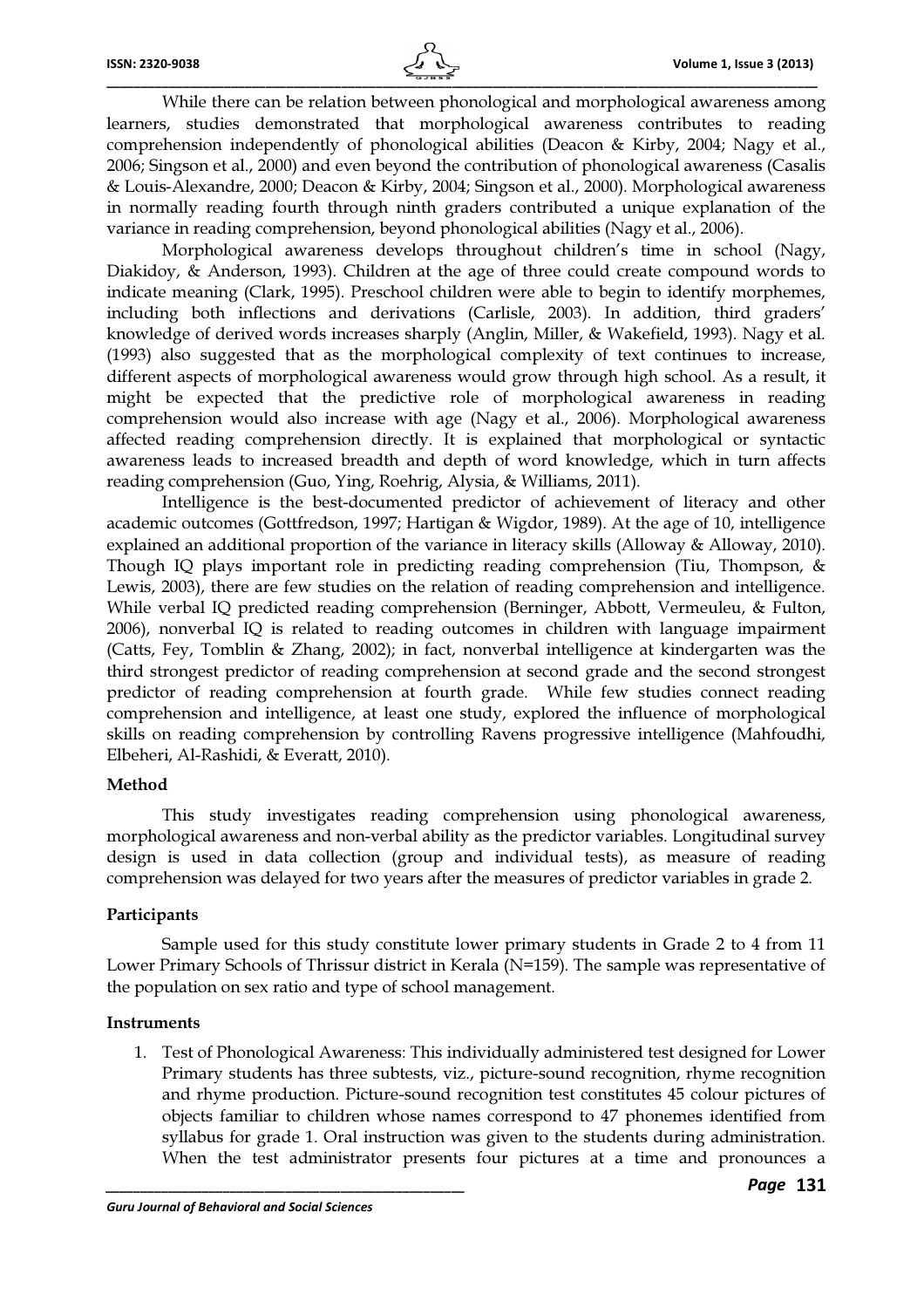

 Rhyme recognition test has prompt pictures rhyming with one of the target pictures. Choosing the rhyming target picture is the task. The test consists of two practice items and five test items. Rhyme production test has prompt words for which respondent has to produce rhyming words or pseudo words. The whole test takes 20 minutes to administer per child. Test validity is indicated in loading of all the subtests on a single factor with loading ranging from .78 to .74.

- 2. Test of Morphological Awareness: This individual test meant for 2nd graders has eight categories of morphemes viz., gender, number, case, compound word, derived word, derived adjective, tense and kevalaprayojaka. Each has two practice items and following number of test items. For each subtest, oral instruction is given by the investigator as to what is expected from the student, a pause of 10-15 seconds were given for the student to respond with the answer for each item. The whole test takes 20 minutes to administer per child.
- 3. Test of Reading Comprehension: This is a subtest of the reading test (Gafoor & Khaleeludheen, 2008) for  $4<sup>th</sup>$  grade students consisting of five passages with selection type multiple-choice items requiring factual understanding, interpolation and extrapolation of the content of the passages.

 In addition to the above, score on Raven's Progressive Matrices (coloured) was used as measure of non-verbal ability.

### Results

The values of Mean, Standard Deviation, Skewness and Kurtosis obtained for the variables under study are given in Table 1.

Table 1

| Variables                     | Mean SD |           | Skewness kurtosis |         |
|-------------------------------|---------|-----------|-------------------|---------|
| Reading Comprehension         |         | 4.34 2.45 | $-.05$            | $-1.03$ |
| Morphological Awareness       |         | 3.05 1.80 | 0.36              | $-0.73$ |
| <b>Phonological Awareness</b> | 0.84    | 0.88      | 0.79              | $-0.23$ |
| Non-verbal ability (RPM)      | 15.03   | 4.38      | 0.63              | 206     |

Statistical Constants of Dependent and Independent Variables (N=159)

The indices of skewness (-.05) and kurtosis (-1.03) of the distribution of reading comprehension scores show that the distribution is symmetric and platykurtic. The interrelationship between morphological awareness, phonological awareness and RPM, and their relationship with Reading Comprehension is given in table 2.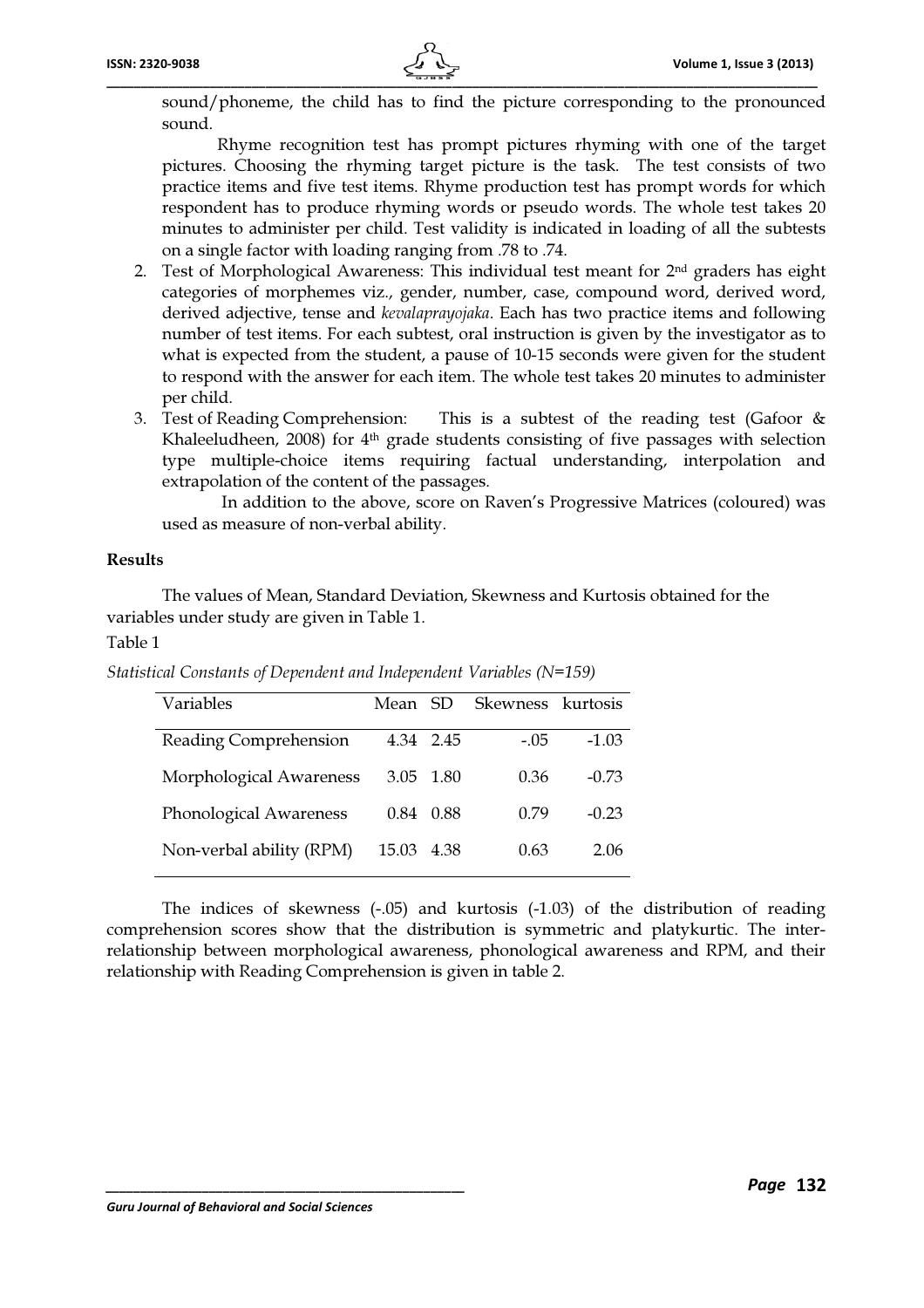### Table 2

| Renning Complementation (chaetion) |                            |                           |                                |                          |
|------------------------------------|----------------------------|---------------------------|--------------------------------|--------------------------|
|                                    | Morphological<br>Awareness | Phonological<br>Awareness | Non-verbal<br>ability<br>(RPM) | Reading<br>Comprehension |
| Morphological<br>Awareness         |                            | $.43**$                   | $.29**$                        | .49**                    |
| Phonological<br>Awareness          |                            |                           | 0.15                           | $.46**$                  |
| Non-verbal<br>ability (RPM)        |                            |                           |                                | $.31**$                  |
| ہ س                                |                            |                           |                                |                          |

 Relationship among Morphological Awareness, Phonological Awareness and RPM (predictors) and Reading Comprehension (criterion)

 $*$ <sub>p</sub> $< 01$ 

Reading Comprehension is significantly and positively related to Morphological Awareness (r=.49, P<.01), Phonological awareness (r=.46, P<.01) and Ravens non-verbal ability (r=.31, P<.01). Table 2 further shows that the collinearity among the predictor variables is not considerable as the r's obtained between the predictor variables is not as strong as the r's between the same predictor variable and the criterion variable. Hence, in order to obtain the power of the predictors on the Reading Comprehension, multiple regression analysis was performed (Table 3).

### Table 3

Multiple Regression Analysis for Reading Comprehension

| Predictors               | $R^*$ | B       | <b>SEB</b> | β       | t        | $\beta$ x r x 100 |
|--------------------------|-------|---------|------------|---------|----------|-------------------|
| Morphological Awareness  |       | $-.409$ | .107       | $-.301$ | $-3.822$ | 14.66             |
| Phonological Awareness   | 0.577 | $-.828$ | .216       | $-.292$ | $-3.843$ | 13.32             |
| Non-verbal ability (RPM) |       | .099    | .040       | .176    | 2.495    | 5.39              |
|                          |       |         |            |         | Total    | 33.36             |

## \*F=24.274 (p<.01), df (3,146)

The coefficient of multiple correlation in table 3 ((R = 0.57, F (3,146) = 24.274,  $p$ < .01) reveals that there is 0.57 relationship between the actual reading comprehension score and the predicted score of reading comprehension from the three predictor variables. Coefficient of determination (R<sup>2</sup> or Σβ x r x 100) indicated in table 3 demonstrates that the three predictors together account for near 1/3 (33.36%) of the variation in reading comprehension in Malayalam of elementary school learners. The strength of the relationship of each predictor variable to the criterion variable is indicated by  $\beta$ ; accordingly for a change in one standard deviation (SD) unit in morphological awareness, there will be a corresponding .30 SD unit change in reading comprehension of elementary students. Likewise, influence of phonological awareness on reading comprehension is also to the tune of 0.29 SD units for the latter per one SD unit of the former. In the same vein, the influence of non-verbal ability on reading comprehension is significant ( $t=2.50$ ,  $p<0.05$ ), but the increase is only 0.17 SD units per one SD increase of nonverbal ability. The most powerful of cognitive variables in effecting reading comprehension is Morphological Awareness (14.66%), followed by Phonological Awareness (13.32%) and Nonverbal ability (5.39%).To reiterate, the variables Morphological Awareness, Phonological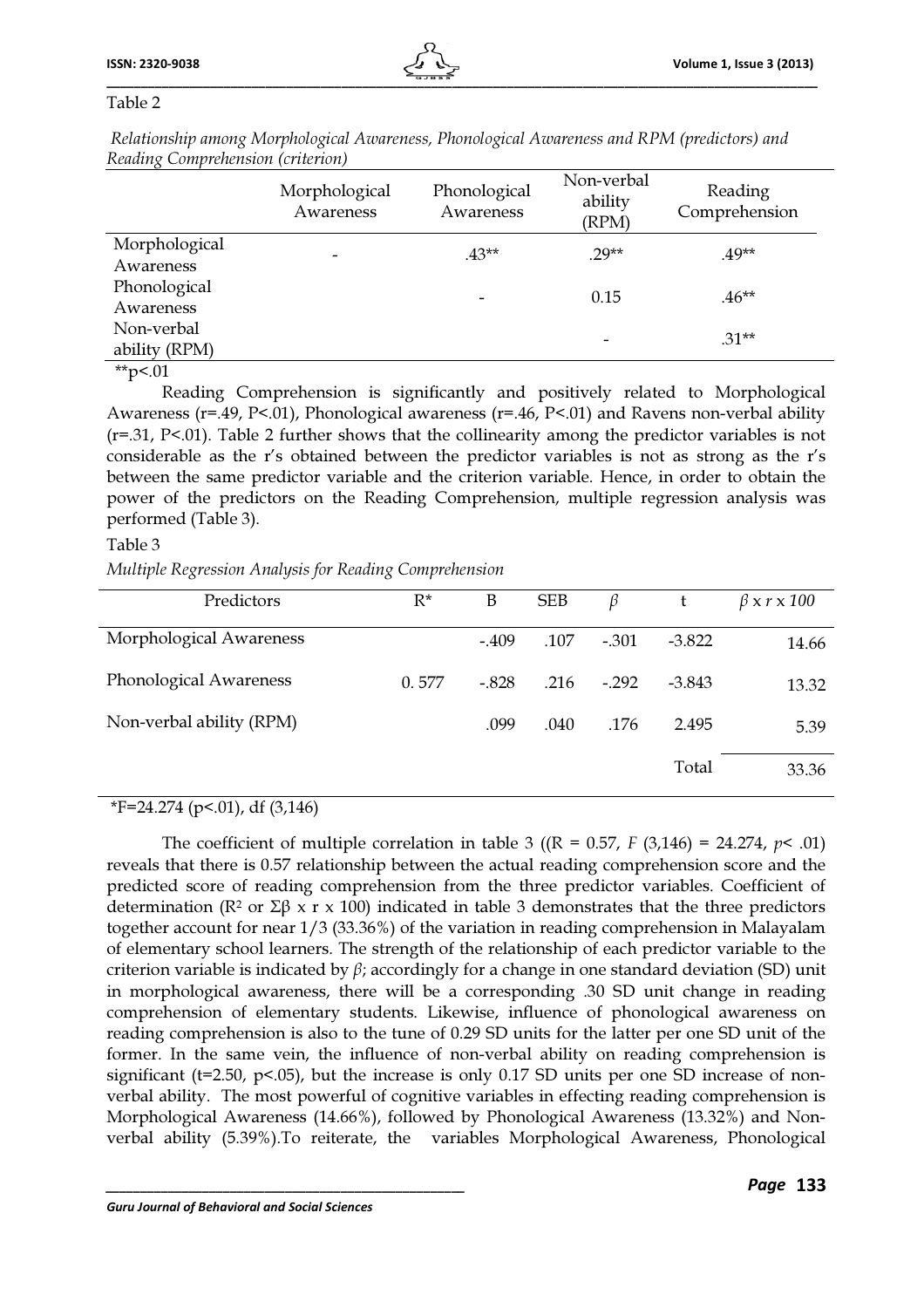Awareness and Non-verbal ability together have 33.36 percent (more than 1/3) influence on student's reading comprehension.

### Conclusion and Suggestions

This study confirm the influence of morphological awareness on the development of reading comprehension in Malayalam language, and it echoes the observations from related studies (Siegel, 2008; Casalis & Louis-Alexandre, 2000; Kuo & Anderson, 2006; Nagy et al., 2006;) based on other world languages. This study further confirms the hypothesized relationship between phonological awareness and reading comprehension, especially the significance of the former for the development of the latter, independent of factors like nonverbal ability and morphological awareness. Previous studies like Bryant, MacLean, Bradley and Crossland, 1990; Stanovich, 1992; and Wagner and Torgesen, 1987, suggested analogous relation between these variables. In theory, the observed importance of non-verbal ability for development of a principally verbal ability like reading comprehension requires further attention by future researches.

The findings of this study indicate that children who have better abilities in analyzing and manipulating rhymes, syllables, and phonemes, and having ability to identify root words and their inflected or derived forms are better at learning to read than children who have difficulties in acquiring these skills. Thus, importance should be given for the development of basic language skills and its sub skills during lower primary level when pupils begin to learn the language. The skills like morphological and phonological awareness will perform as the robust foundation for all other functional proficiency in using language. Quality of language instruction and learning is entailed in allowing the pupil learn the pure language forms better before penetrating into the issues of society. "A child knows not only how to understand and speak correctly but also appropriately in her language(s). She can modulate her behaviour in terms of person, place and topic. She obviously has the cognitive abilities to abstract extremely complex systems of language-from the flux of sounds. Honing these skills by progressively fostering advanced-level communicative and cognitive abilities in the classroom is the goal of first-language(s) education" (National Curriculum Framework., NCERT, 2005). For achieving these goals, a proper action programme be implemented and then, practiced. Kerala Curriculum Framework (SCERT, 2007) does not permit a linguistic component based language teaching approach , which findings of this study suggests is essential, for developing comprehension skills. Psychological and structure based approach can be adopted than a peripheral approach in language education.

Results of this study evidence that it is logical to improve phonological awareness and morphological awareness in order to develop reading comprehension. Morphological knowledge should be part of the literacy curriculum because of its strong predictive role, just as Carlisle (2003) suggested that including morphology in reading and spelling instruction early on could help children gradually master the many complex relations of morphology, phonology, and orthography. This can have a significant impact on reading skill (Berninger et al., 2003). Introduction of different dictation activities will help pupils to develop phonological awareness, and writing activities should include phonics dictation, picture dictation, keywords dictation, music dictation and running dictation. Exposing students to a variety of text types such as poems, diaries, school rules/game rules, posters, cartoons, news reports will acquaint them with different structures of the language. For developing phonological awareness and morphological awareness, methods like practicing phoneme blending through games, rhyming practice by small rhyming poems, conduct of competition in making rhyming words , playing 'guess the word', constructing word webs around morphemes or topic words, and categorizing words based on number of syllables, initial letter, nouns can be considered.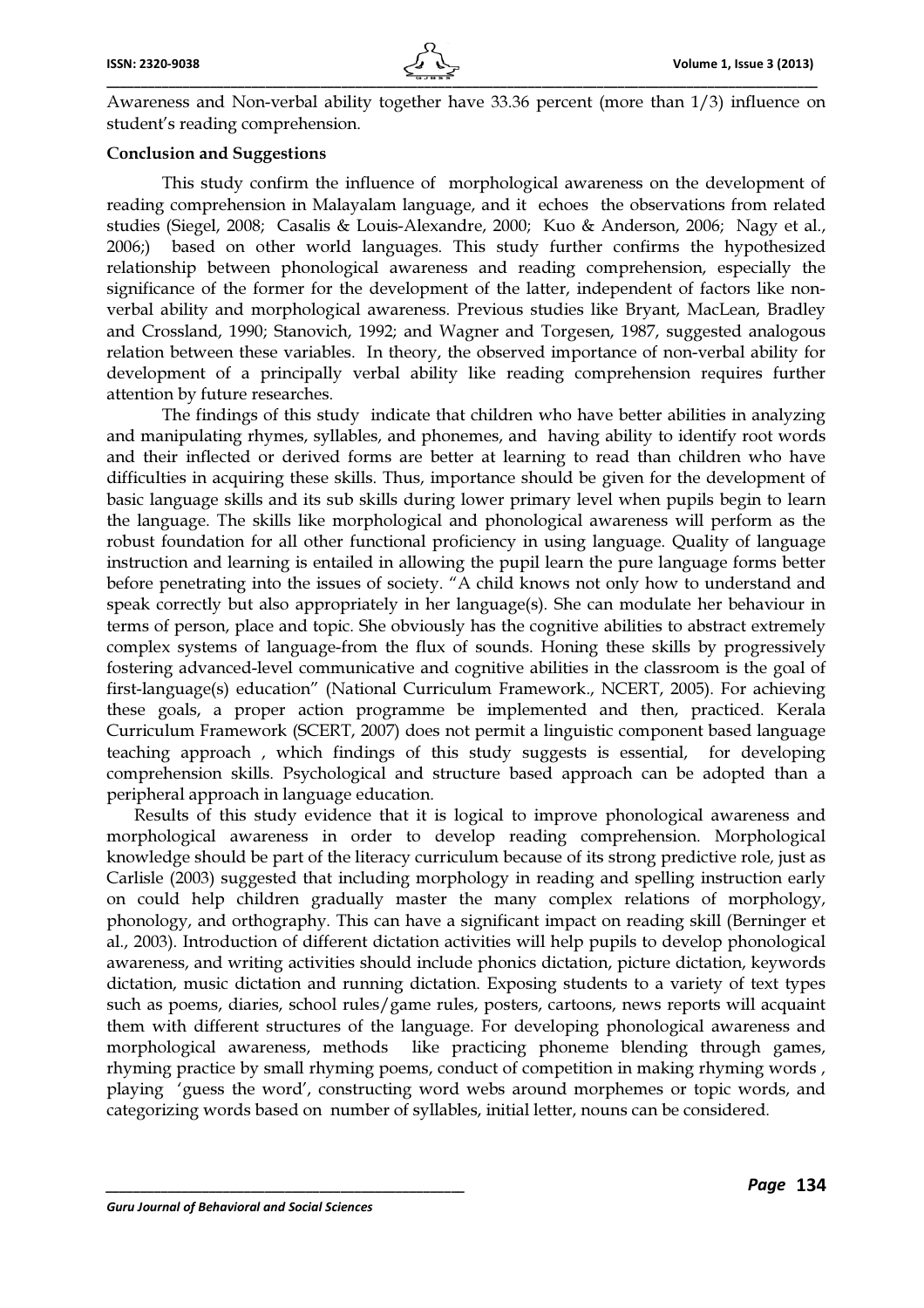In addition, maintaining an optimum level of teacher-student relationship is helpful in developing reading comprehension (Remia & Gafoor, 2012). Effective and supportive communication can develop better comprehension characteristics in the student. By this, student will naturally be successful in reading comprehension. Certainly, effective interaction and communication can enhance language skills (Remia & Gafoor, 2012).

Professional development programmes for teachers can be used to strengthen teachers' skills and strategies in giving quality feedback - positive, encouraging and diagnostic. This may equip teachers in helping the learners in developing an awareness of the letter-sound relationships through explicit teaching, building up students' strategies for listening, discriminating sounds, speaking and decoding (in reading) and, in gaining confidence and competence in reading aloud and, in developing interest in reading books. Nonetheless, implementing and orchestrating all these may require whole-school language policy.

#### References

- Abu-Rabia, S., & Abu-Rahmoun, N. (2012). The Role of Phonology and Morphology in the Development of Basic Reading Skills of Dyslexic and Normal Native Arabic Readers. Creative Education, 3(7), 1259-1268.
- Adams, M. J. (1990). Beginning to read: Thinking and learning about print. Cambridge, MA: MIT Press.
- Alloway, T. P., & Alloway, R. G. (2010). Investigating the predictive roles of working memory and IQ in academic attainment. Journal of experimental child psychology, 106(1), 20-29.
- Anglin, J. M., Miller, G. A., & Wakefield, P. C. (1993). Vocabulary development: A morphological analysis. Monographs of the society for research in child development, i-186.
- Barbosa, T., Miranda, M. C., Santos, R. F., & Bueno, O. F. A. (2009). Phonological working memory, phonological awareness and language in literacy difficulties in Brazilian children. Reading and Writing, 22(2), 201-218.
- Berninger, V. W., Abbott, R. D., Vermeulen, K., & Fulton, C. M. (2006). Paths to reading comprehension in at-risk second-grade readers. Journal of Learning Disabilities, 39(4), 334- 351.
- Berninger, V. W., Nagy, W. E., Carlisle, J., Thomson, J., Hoffer, D., Abbott, S., ... & Aylward, E. (2003). Effective treatment for children with dyslexia in grades 4–6: Behavioral and brain evidence. Preventing and remediating reading difficulties: Bringing science to scale, 381-417.
- Blachman, B. A. (1994). Early literacy acquisition: The role of phonological awareness. Language learning disabilities in school-age children and adolescents: Some underlying principles and applications, 253-274.
- Bradley, L. L., & Bryant, P. E. (1983). Categorizing sounds and learning to read: A causal connection. Nature, 301, 419-421.
- Bryant, P. E., MacLean, M., Bradley, L. L., & Crossland, J. (1990). Rhyme and alliteration, phoneme detection, and learning to read. Developmental psychology, 26(3), 429-438.
- Bryant, P., MacLean, M., & Bradley, L. (1990). Rhyme, language, and children's reading. Applied Psycholinguistics, 11(3), 237-252.
- Carlisle, J. F. (1995). Morphological awareness and early reading achievement. In L. B. Feldman (Ed.), Morphological aspects of language processing, (pp. 189–209). Hillsdale: Erlbaum.
- Carlisle, J. F. (2000). Awareness of the structure and meaning of morphologically complex words: Impact on reading. Reading and Writing, 12(3), 169-190.
- Carlisle, J. F. (2003). Morphology matters in learning to read: A commentary.Reading Psychology, 24(3-4), 291-322.
- Carlisle, J. F., & Fleming, J. (2003). Lexical processing of morphologically complex words in the elementary years. Scientific Studies of Reading, 7(3), 239-253.
- Casalis, S., & Louis-Alexandre, M. F. (2000). Morphological analysis, phonological analysis and learning to read French: A longitudinal study.Reading and Writing, 12(3), 303-335.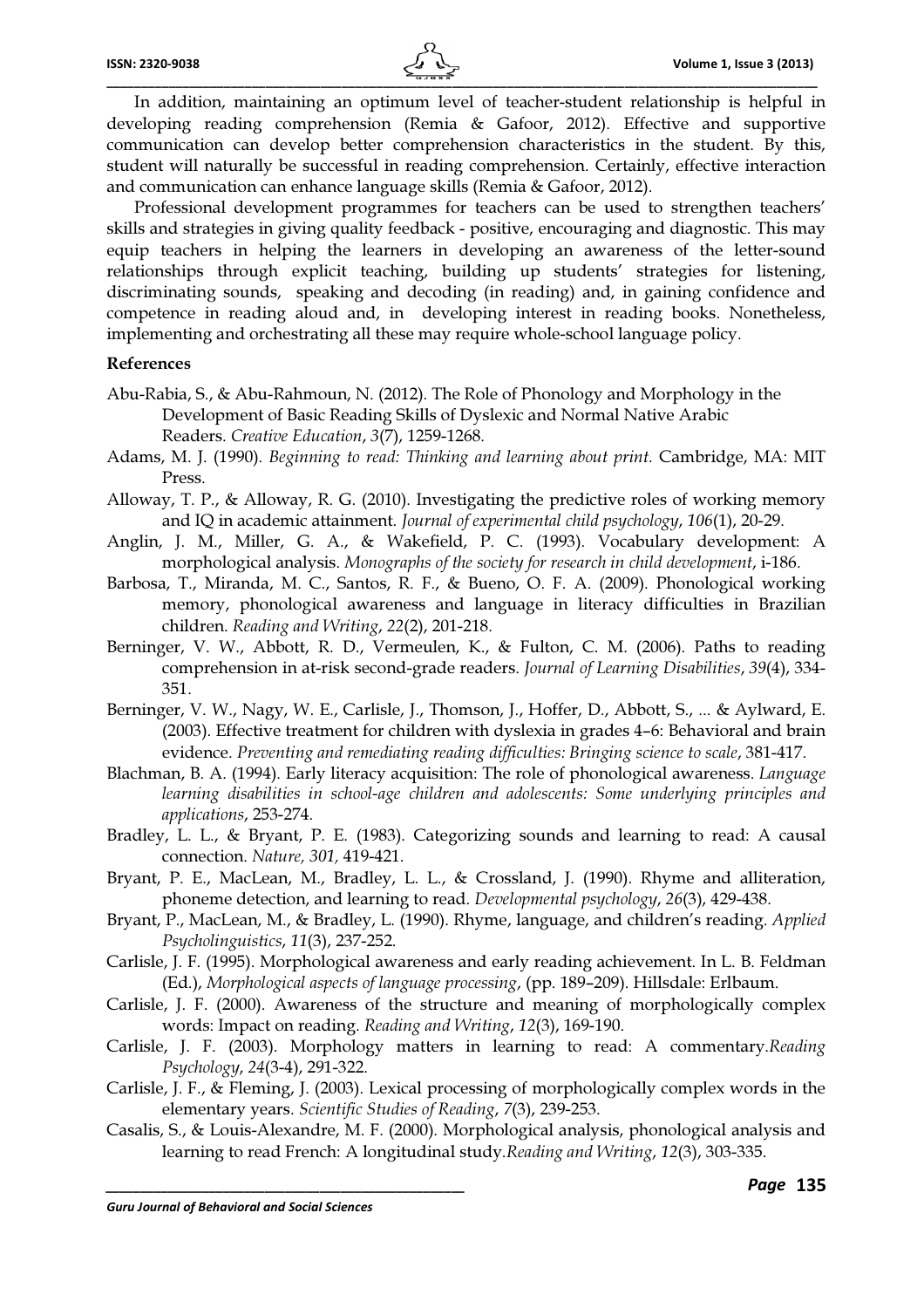- Casalis, S., Dusautoir, M., Colé, P., & Ducrot, S. (2009). Morphological effects in children word reading: A priming study in fourth graders. *British Journal of Developmental Psychology*, *27*(3), 761-766.
- Catts, H. W., Fey, M. E., Tomblin, J. B., & Zhang, X. (2002). A longitudinal investigation of reading outcomes in children with language impairments.*Journal of Speech, Language and Hearing Research*, *45*(6), 1142–1157.
- Clark, E. V. (1995). *The lexicon and syntax. In J. L. Miller & P. D. Eismas (Eds.), Speech, language, and communication* (pp. 303–337). San Diego, CA: Academic Press.
- Deacon, H. S. & Wade-Wolley, L. (2005). How the relationship between morphological awareness and reading changes as language skills develop. Paper presented at the annual meeting of the Society for the Scientific Study of Reading, Toronto, Canada.
- Deacon, S. H., & Kirby, J. R. (2004). Morphological awareness: Just "more phonological"? The roles of morphological and phonological awareness in reading development. *Applied psycholinguistics*, *25*(2), 223-238.
- Dickinson, D. K., McCabe, A., Clark–Chiarelli, N., & Wolf, A. (2004). Cross-language transfer of phonological awareness in low-income Spanish and English bilingual preschool children. *Applied Psycholinguistics*,*25*(3), 323-347.
- Ehri, L. C. (2005). Learning to read words: Theory, findings, and issues. *Scientific Studies of reading*, *9*(2), 167-188.
- Ehri, L. C. (1980). The development in orthographic images. In U. Frith (Ed.). *Cognitive processes in spelling* (pp. 311-388). London: Academic Press.
- Elbro, C., & Arnbak, E. (1996). The role of morpheme recognition and morphological awareness in dyslexia. *Annals of dyslexia*, *46*(1), 209-240.
- Ferrand, L., & Grainger, J. (1992). Phonology and orthography in visual word recognition: Evidence from masked non-word priming. *Quarterly Journal of Experimental Psychology: Section A*, *45*(3), 353-372.
- Frost, R. (1998). Toward a strong phonological theory of visual word recognition: true issues and false trails. *Psychological bulletin*, *123*(1), 71-99.
- Gafoor, A. K., & Kaleeludeen, C. P. (2008). Reading difficulties among upper primary school pupils in Kerala. *Journal of Studies in Teacher Education, 2(1),* 22-34.
- Gafoor, A. K. (2011).Elementary competencies in 3R's among upper primary pupils of Kerala: A secondary analysis. *Innovations and Researches in Education 1(1),* 51-68.
- Ghaemi, H. (2009). The Effect of Morphological Training on Word Reading and Spelling of Iranian Dyslexic Children. *World Applied Sciences J*, *7*(1), 57-66.
- Goswami, U., & Bryant, P. (1990). *Phonological skills and learning to read* . London: Lawrence Erlbaum.
- Gottfredson, L. S. (1997). Why 'g' matters: The complexity of everyday life.*Intelligence*, *24*(1), 79- 132.
- Grainger, J., & Ferrand, L. (1994). Phonology and orthography in visual word recognition: Effects of masked homophone primes. *Journal of Memory and Language*, *33*(2), 218-233.
- Gray, A., & McCutchen, D. (2006). Young Readers' Use of Phonological Information Phonological Awareness, Memory, and Comprehension. *Journal of learning disabilities*, *39*(4), 325-333.
- Griva, E., & Anastasiou, D. (2009). Morphological strategies training: The effectiveness and feasibility of morphological strategies training for students of English as a foreign language with and without spelling difficulties. *Journal of Writing Research*, *1*(3), 199-223.
- Guo, Y., Roehrig, A. D., & Williams, R. S. (2011). The Relation of Morphological Awareness and Syntactic Awareness to Adults' Reading Comprehension Is Vocabulary Knowledge a Mediating Variable?. *Journal of Literacy Research*, *43*(2), 159-183.
- Hartigan, J. A., & Wigdor, A. K. (1989). *Fairness in employment testing: Validity generalization, minority issues, and the General Aptitude Test Battery*. National Academies Press.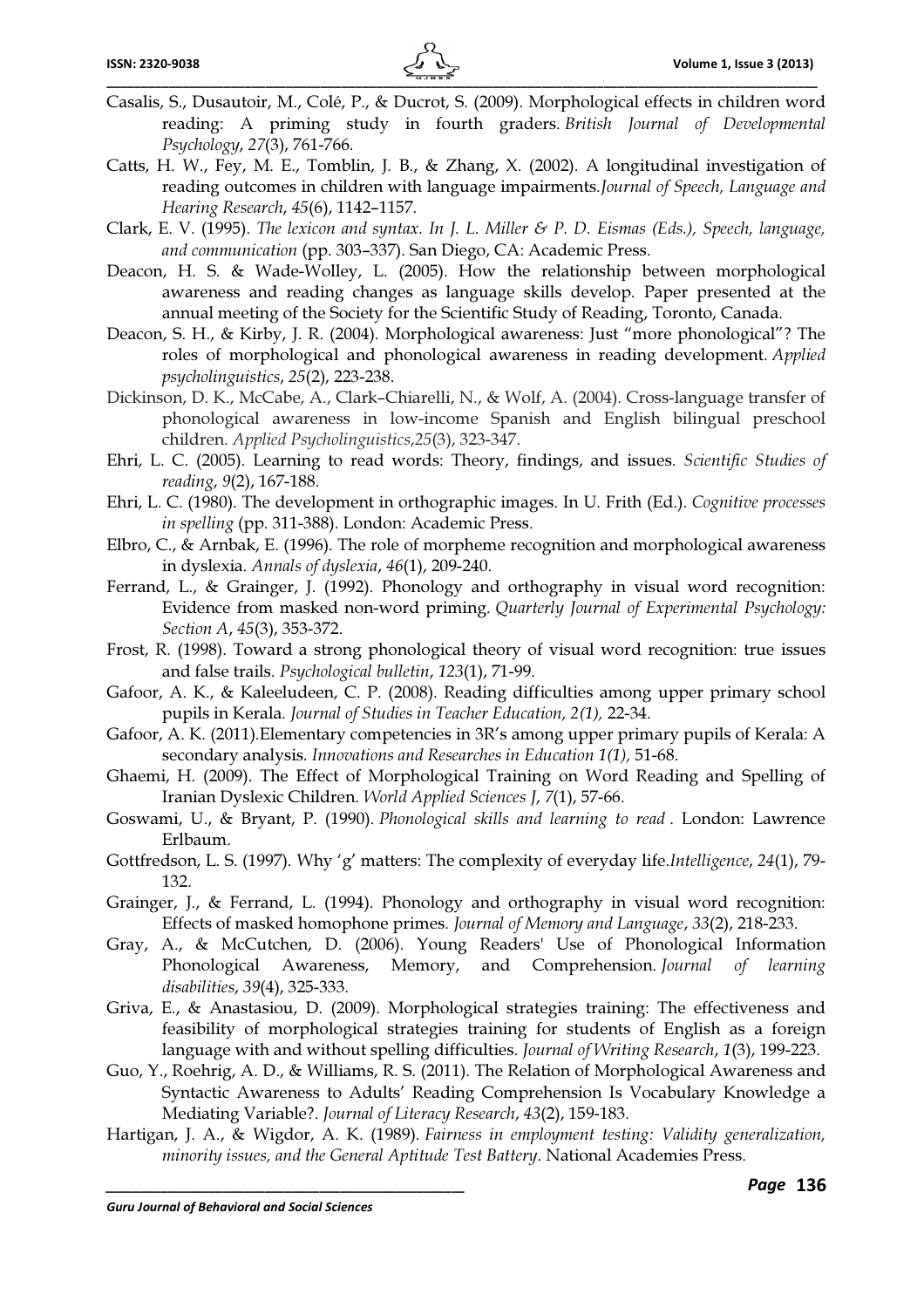- Kieffer, M. J., & Lesaux, N. K. (2008). The role of derivational morphology in the reading comprehension of Spanish-speaking English language learners.Reading and Writing, 21(8), 783-804.
- Kirby, J. R., Geier, B. K., & Deacon, S. H. (2009). Predictors of reading: Phonological awareness, naming speed, orthographic processing, and morphological awareness. Presentation given at the annual conference of the Society of the Scientific Study of Reading (SSSR) Boston, MA.
- Kuo, L. J., & Anderson, R. C. (2006). Morphological awareness and learning to read: A crosslanguage perspective. Educational Psychologist, 41(3), 161-180.
- Kyle, F. E., & Harris, M. (2006). Concurrent correlates and predictors of reading and spelling achievement in deaf and hearing school children. Journal of Deaf Studies and Deaf Education, 11(3), 273-288.
- Liberman, I. Y., Shankweiler, D. P., & Liberman, A. M. (1989). The alphabetic principle and learning to read. In D. Shankweiler & I. Y. Liberman (Eds.), Phonology and reading disability: Solving the reading puzzle (pp. 1-33). Ann Arbor: University of Michigan Press.
- Liberman, I. Y., Shankweiler, D., & Liberman, A. M. (1989). The alphabetic principle and learning to read. In Meeting of the International Academy for Research on Learning Disabilities, Oct, 1986, Northwestern U, Evanston, IL, US. The University of Michigan Press.
- Lonigan, C. J., Anthony, J. L., Phillips, B. M., Purpura, D. J., Wilson, S. B., & McQueen, J. D. (2009). The nature of preschool phonological processing abilities and their relations to vocabulary, general cognitive abilities, and print knowledge. Journal of educational psychology, 101(2), 345.
- Mahfoudhi, A., Elbeheri, G., Al-Rashidi, M., & Everatt, J. (2010). The role of morphological awareness in reading comprehension among typical and learning disabled native Arabic speakers. Journal of learning disabilities, 43(6), 500-514.
- Mayers, L., & Bottin, N. (2008). Literary in the mainstream inter-city school: Its relationship to spoken language. Child language teaching and therapy, 24(1), 95-114.
- McBride-Chang, C., Cho, J. R., Liu, H., Wagner, R. K., Shu, H., Zhou, A., ... & Muse, A. (2005). Changing models across cultures: Associations of phonological awareness and morphological structure awareness with vocabulary and word recognition in second graders from Beijing, Hong Kong, Korea, and the United States. Journal of experimental child psychology, 92(2), 140-160.
- Nagy, W., Berninger, V. W., & Abbott, R. D. (2006). Contributions of morphology beyond phonology to literacy outcomes of upper elementary and middle-school students. Journal of Educational Psychology, 98(1), 134.
- Nagy, W., Diakidoy, I., & Anderson, R. C. (1993). The acquisition of morphology: Learning the contribution of suffixes to the meanings of derivatives. Journal of Reading Behavior, 25(2), 155-170.
- NCERT. (2005). National curriculum framework. New Delhi: NCERT
- Perfetti, C. A. (1992). The representation problem in reading acquisition. In P.B. Gough, L.C. Ehri, & R. Treiman (Eds.), Reading acquisition (pp. 145-174). Hillsdale, NJ: Lawrence Erlbaum.
- Perfetti, C. A., Zhang, S., & Berent, I. (1992). Reading in English and Chinese: evidence for a "universal" phonological principle. In R. Frost, & L. Katz (Eds.), Orthography, phonology, morphology, and meaning (pp. 227-248). Amsterdam: North-Holland.
- Puolakanaho, A. (2007).Early prediction of reading: Phonological Awareness and related language and cognitive skills in children with a familial risk for dyslexia. Jyvaskyla studies in Education, Psychology and social Research, ISSN 0075-4625; 317 University of Jyväskylä.